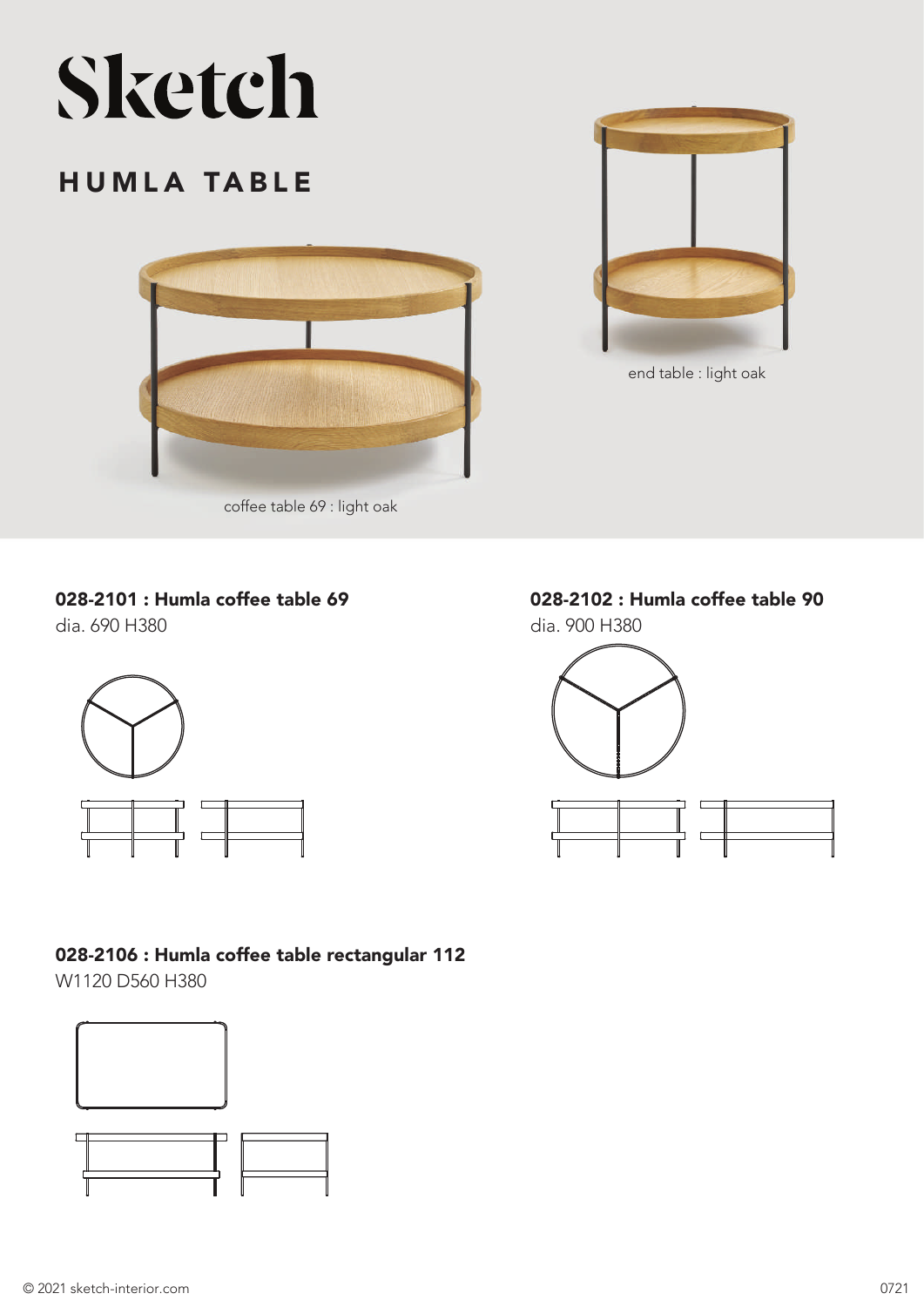# HUMLA TABLE

The Humla table series is inspired by the timeless

quality of the iconic Tray Tables by Hans Bolling. We maximized the minimalism with these tables, stripping them down to bare essentials and using the least material possible while still retaining their function. The simple geometry and unpretentious purity will ensure that the design is immune to ageing.

MATERIAL : solid oak, MDF+oak veneer, powder-coated steel

DESIGN : Morten Georgsen

### 028-2201 : Humla end table

dia. 440 H480



028-2202 : Humla side table W500 D450 H500



028-2601 : Humla console W1000 D345 H625



028-2203 : Humla side table with storage W500 D450 (470) H500